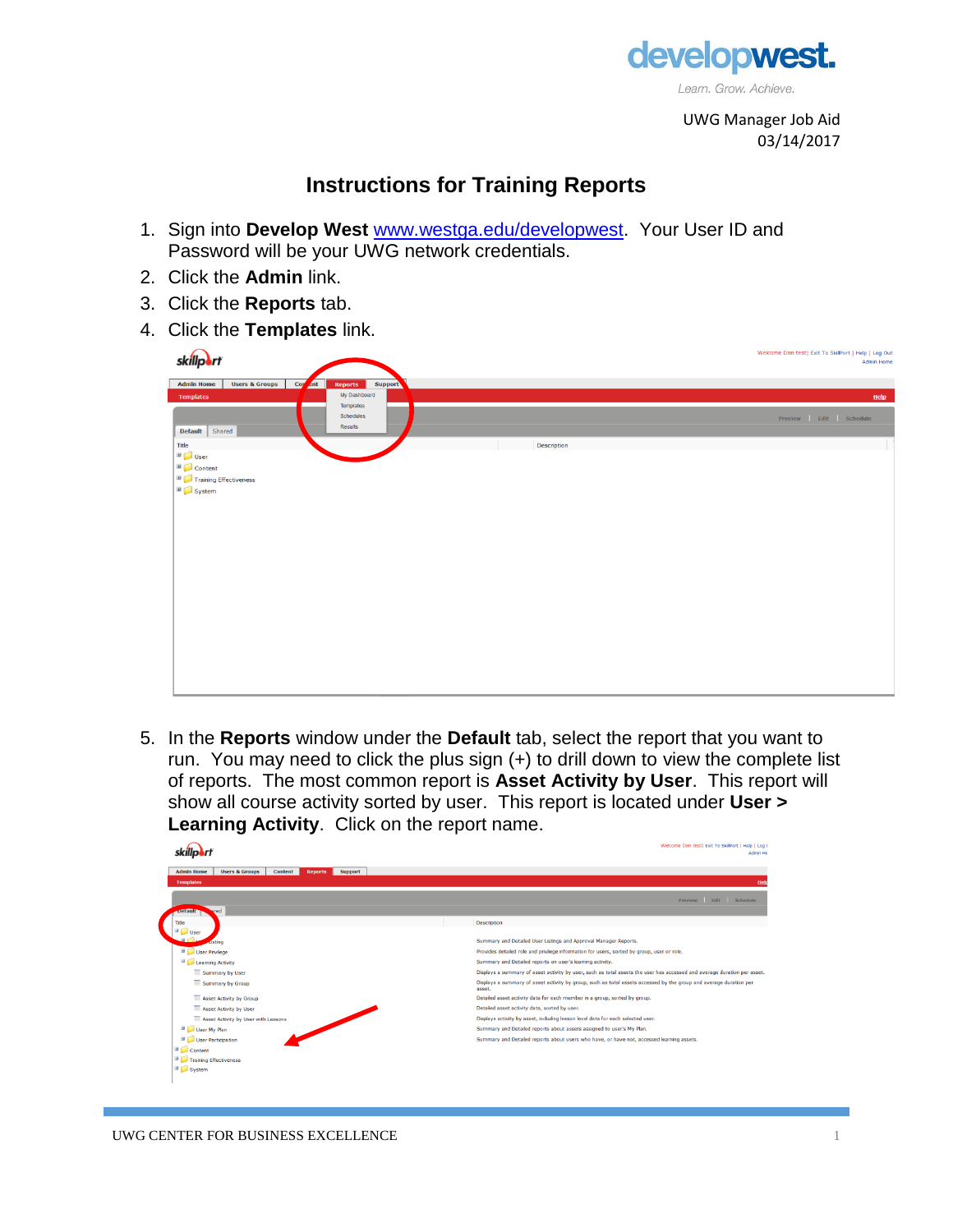

Learn. Grow. Achieve.

UWG Manager Job Aid 03/14/2017

6. Click on the **Preview** link to preview the report.

|                                                                                                      | Welcome Dan test  Exit To SkillPort   Help   Log (<br><b>Admin Ho</b>                                                        |
|------------------------------------------------------------------------------------------------------|------------------------------------------------------------------------------------------------------------------------------|
| <b>Users &amp; Groups</b><br><b>Admin Home</b><br><b>Content</b><br><b>Support</b><br><b>Reports</b> |                                                                                                                              |
| <b>Templates</b>                                                                                     | Help                                                                                                                         |
| Shared<br><b>Default</b>                                                                             | Schedule<br><b>Preview</b>                                                                                                   |
| Title                                                                                                | <b>Description</b>                                                                                                           |
| <b>D</b> User                                                                                        |                                                                                                                              |
| User Listing                                                                                         | Summary and Detailed User Listings and Approval Manager Reports.                                                             |
| User Privilege                                                                                       | Provides detailed role and privilege information for users, sorted by group, user or role.                                   |
| Learning Activity                                                                                    | Summary and Detailed reports on user's learning activity.                                                                    |
| Summary by User                                                                                      | Displays a summary of asset activity by user, such as total assets the user has accessed and average duration per asset.     |
| Summary by Group                                                                                     | Displays a summary of asset activity by group, such as total assets accessed by the group and average duration per<br>asset. |
| Asset Activity by Group                                                                              | Detailed asset activity data for each member in a group, sorted by group.                                                    |
| Asset Activity by User                                                                               | Detailed asset activity data, sorted by user.                                                                                |
| Asset Activity by User with Lessons                                                                  | Displays activity by asset, including lesson level data for each selected user.                                              |
| User My Plan                                                                                         | Summary and Detailed reports about assets assigned to user's My Plan.                                                        |
| User Participation                                                                                   | Summary and Detailed reports about users who have, or have not, accessed learning assets.                                    |
| Content                                                                                              |                                                                                                                              |
| Training Effectiveness                                                                               |                                                                                                                              |
| System                                                                                               |                                                                                                                              |
|                                                                                                      |                                                                                                                              |

7. The report will be displayed with the column headings as designed in the report template. The column headings can be edited. To save the report as displayed, click on the **Save Result** link.

|                      |                                                                     |                                             |                           |                                                                                      |                                              |                   |                                |                      |                            |                               |                           |                    | Welcome Dan test  Exit To SkillPort   Help   Log C |                                                     | Admin Ho           |
|----------------------|---------------------------------------------------------------------|---------------------------------------------|---------------------------|--------------------------------------------------------------------------------------|----------------------------------------------|-------------------|--------------------------------|----------------------|----------------------------|-------------------------------|---------------------------|--------------------|----------------------------------------------------|-----------------------------------------------------|--------------------|
| <b>Admin Home</b>    | <b>Users &amp; Groups</b>                                           |                                             | Content<br><b>Reports</b> | <b>Support</b>                                                                       |                                              |                   |                                |                      |                            |                               |                           |                    |                                                    |                                                     |                    |
|                      | Templates >> Default >> Learning Activity >> Asset Activity by User |                                             |                           |                                                                                      |                                              |                   |                                |                      |                            |                               |                           |                    |                                                    |                                                     | Help               |
|                      |                                                                     |                                             |                           |                                                                                      |                                              |                   |                                |                      |                            |                               |                           |                    |                                                    |                                                     |                    |
|                      |                                                                     |                                             |                           |                                                                                      |                                              |                   |                                |                      |                            |                               |                           |                    | Edit<br><b>Save Template</b>                       |                                                     | <b>Save Result</b> |
| First Name $\hat{z}$ | Last Name $\div$                                                    | Group Name $\hat{\div}$                     | Group Org<br>Code         | $\div$ Asset Title $\div$                                                            | Asset ID $\hat{z}$                           | Asset<br>Category | $\triangle$ Times<br>Restarted | First Access<br>Date | $\div$ Last Access<br>Date | $\triangle$ Times<br>Accessed | $\div$ HTML Page<br>Reads | Enrollment<br>Date | Completion<br>Date                                 | Comp<br>$on$<br>$\hat{\mathbb{I}}$<br><b>Status</b> | $=$ Pre-ter        |
| dlewis@westga.edu    |                                                                     |                                             |                           |                                                                                      |                                              |                   |                                |                      |                            |                               |                           |                    |                                                    |                                                     |                    |
|                      |                                                                     | Center For                                  |                           | On War and<br>Leadership: The<br>Words of Combat                                     |                                              |                   |                                |                      |                            |                               |                           |                    |                                                    |                                                     |                    |
| Dan                  | Lewis                                                               | <b>FOISSEIGSS</b><br>Excellence             | 29137                     | from Frederick<br>the Great to<br>Norman<br>Schwarzkopf                              | 30388                                        |                   |                                | 2014-12-10           | 2014-12-10                 |                               |                           |                    |                                                    | In Progress                                         |                    |
| Dan                  | Lewis                                                               | Center For<br><b>Business</b><br>Excellence | 29157                     | The 7 Habits of<br><b>Highly Effective</b><br>Network<br>Marketing<br>Professionals  | 58792                                        | Book              |                                | 2014-12-16           | 2014-12-16                 |                               |                           |                    |                                                    | In Progress                                         |                    |
| pdurroug@westga.edu  |                                                                     |                                             |                           |                                                                                      |                                              |                   |                                |                      |                            |                               |                           |                    |                                                    |                                                     |                    |
| Tricia               | Durrough                                                            | Center For<br><b>Business</b><br>Excellence | 29157                     | eBay Business<br>All-in-One for<br>Dummies, 3rd<br>Edition                           | 56283                                        | Book              |                                | 2014-12-03           | 2014-12-03                 |                               | $\overline{2}$            | K                  |                                                    | In Progress                                         |                    |
| Tricia               | Durrough                                                            | Center For<br><b>Business</b><br>Excellence | 29157                     | Administrative<br>Professionals:<br>Common<br>Administrative<br><b>Support Tasks</b> | ad 01 a02 bs enus                            | Course            |                                | 0 2015-01-05         | 2015-01-07                 |                               |                           |                    |                                                    | In Progress                                         |                    |
| Tricia               | Durrough                                                            | Center For<br><b>Business</b><br>Excellence | 29157                     | Using E-mail and<br>Effectively                                                      | Instant Messaging comm 17 a01 bs enus Course |                   |                                | 0 2015-01-08         | 2015-01-08                 |                               |                           |                    |                                                    | In Progress                                         |                    |
|                      |                                                                     | Center For                                  |                           | All Controllers                                                                      |                                              |                   |                                |                      |                            |                               |                           |                    |                                                    |                                                     |                    |